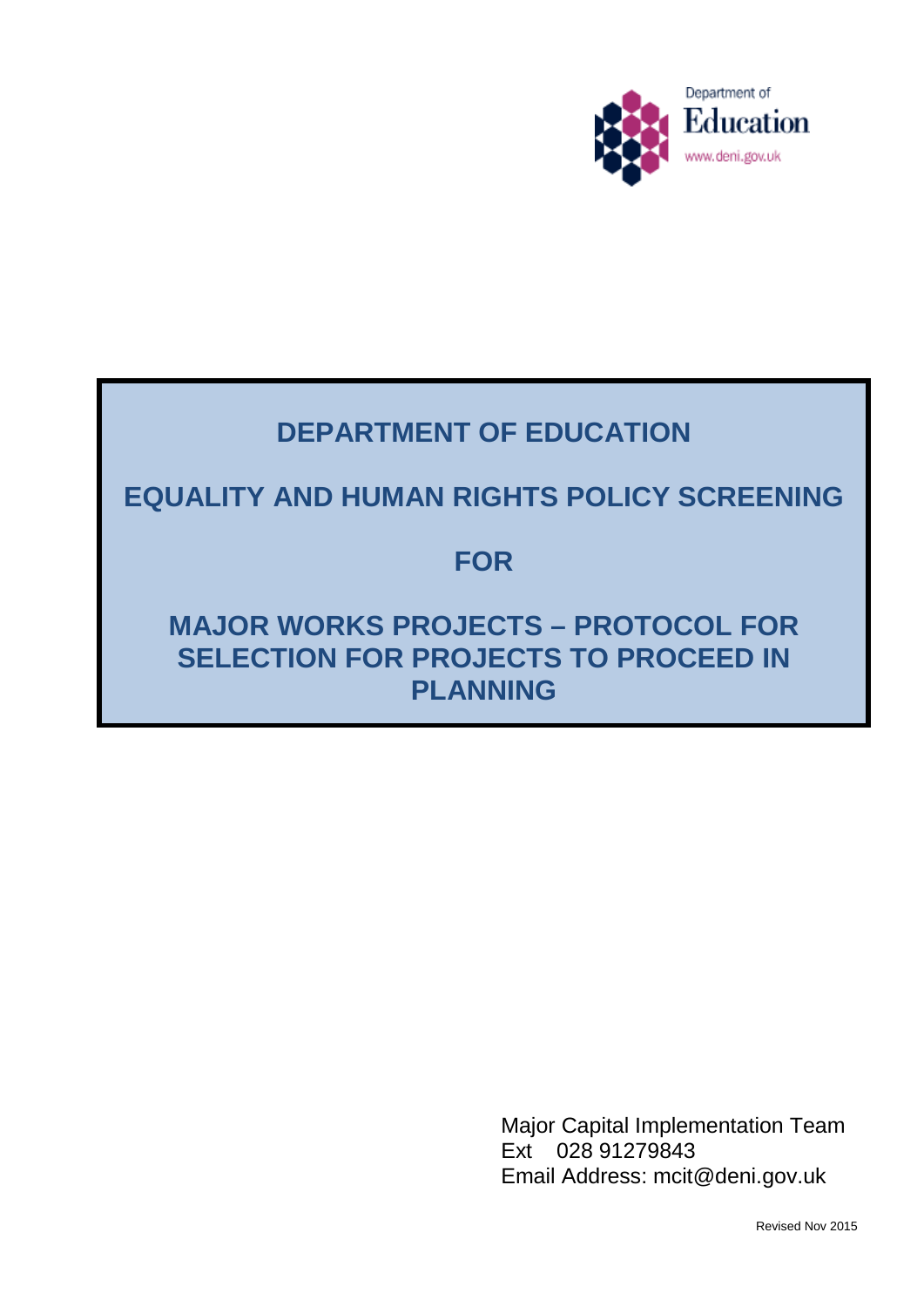Further advice on equality impact assessment may be found in the Equality Commission publication *[Practical Guidance on Equality Impact Assessment](http://www.equalityni.org/ECNI/media/ECNI/Publications/Employers%20and%20Service%20Providers/PracticalGuidanceonEQIA2005.pdf)*

### **Index**

| 1               | <b>POLICY SCOPING</b>                       | 2  |
|-----------------|---------------------------------------------|----|
| 2               | <b>EVIDENCE</b>                             | 4  |
| 3               | <b>SCREENING QUESTIONS</b>                  | 8  |
| $\overline{4}$  | <b>SCREENING DECISION</b>                   | 12 |
| 5               | <b>TIMETABLING AND PRIORITISING</b>         | 13 |
| 6               | <b>MITIGATION</b>                           | 14 |
| $\overline{7}$  | <b>MONITORING</b>                           | 15 |
| 8               | <b>DISABILITY DISCRIMINATION</b>            | 16 |
| 9               | <b>CONSIDERATION OF HUMAN RIGHTS ISSUES</b> | 17 |
| 10 <sup>°</sup> | <b>CONSIDERATION OF RURAL IMPACTS</b>       | 18 |
| 11              | APPROVAL AND AUTHORISATION                  | 19 |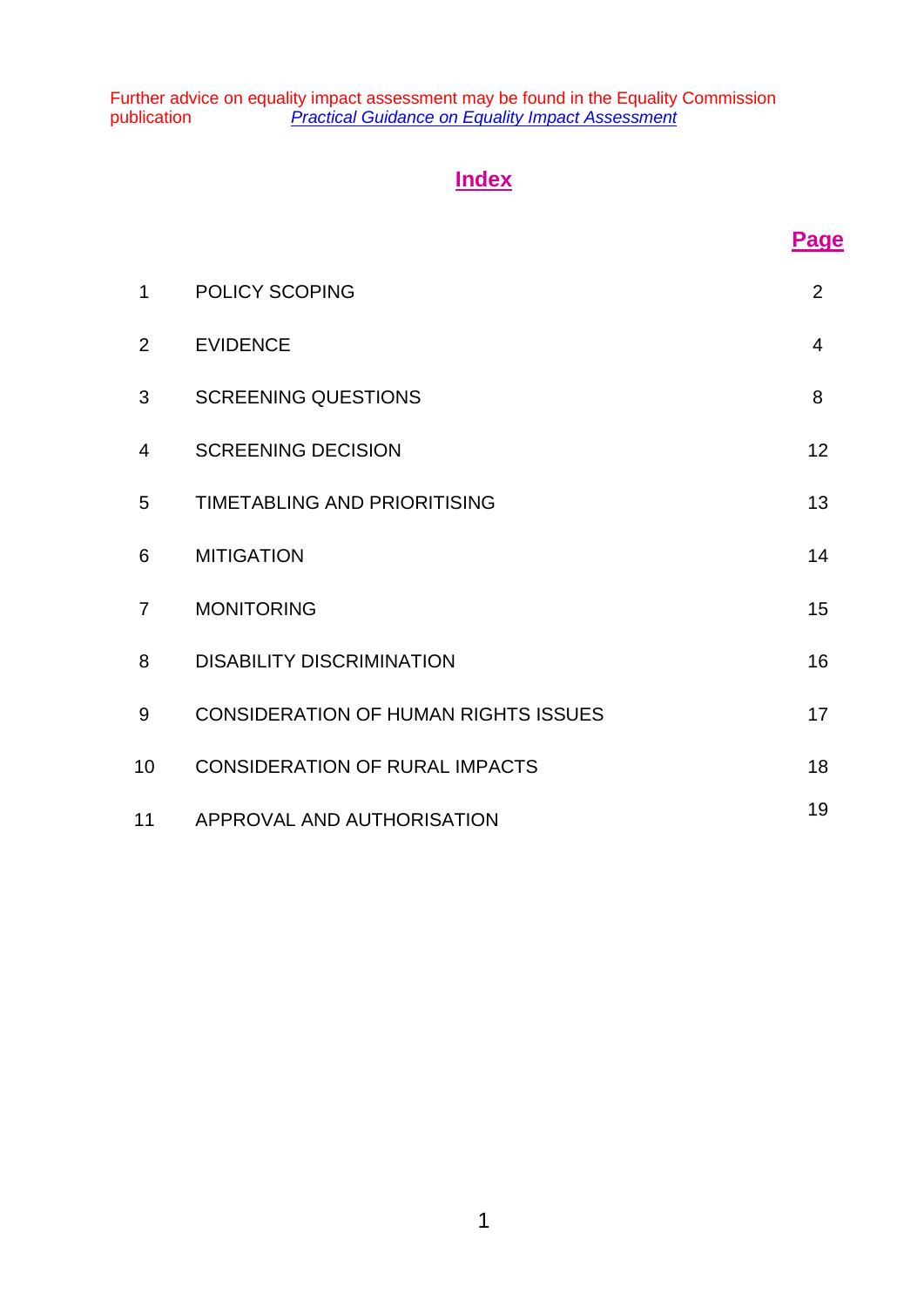# **1. POLICY SCOPING**

### **Title of Policy**

Major Works Projects – Protocol for Selection for Projects to Proceed in Planning

#### 1.2 Type of Policy Development

This is an Existing Policy

#### 1.3 Description of policy:

The process set out in this protocol will consider proposed new build primary school projects that have a capital value greater than £0.5 million. While there is no firm upper limit to the size of the project, consideration will be given to phasing particularly large projects (in the order of £30m and above) which would consume a significant proportion of the available budget. These projects will be redefined as smaller discrete projects with merit in their own right.

The aim of the process is to ensure the Department has sufficient projects at an advanced stage in planning to utilize capital funds in the period 2017/18 and beyond.

All works progressing through this protocol must support at least one of the Minister's priorities for major capital investment as follows:

- Supporting unmet need for educational facilities
- Addressing serious accommodation inadequacies and substandard accommodation to ensure effective delivery of the curriculum; or
- Effecting agreed rationalisation of schools.

| 1.4<br>What factors could contribute to, or detract from the intended aim/outcome of the policy?<br>(Please click on relevant boxes) |  |  |
|--------------------------------------------------------------------------------------------------------------------------------------|--|--|
| <b>None</b>                                                                                                                          |  |  |
| Legislative                                                                                                                          |  |  |
| Financial                                                                                                                            |  |  |
| Others (please specify)<br>Click here to insert text.                                                                                |  |  |

| 1.5<br>Main stakeholders affected (Please click on relevant boxes) |  |
|--------------------------------------------------------------------|--|
| Pupils (Actual or Potential)                                       |  |
| <b>Parents</b>                                                     |  |
| <b>Teaching Staff</b>                                              |  |
| <b>Trade Unions or Professional Organisations</b>                  |  |
| <b>Other Public Sector Organisations</b>                           |  |
| <b>Departmental Staff</b>                                          |  |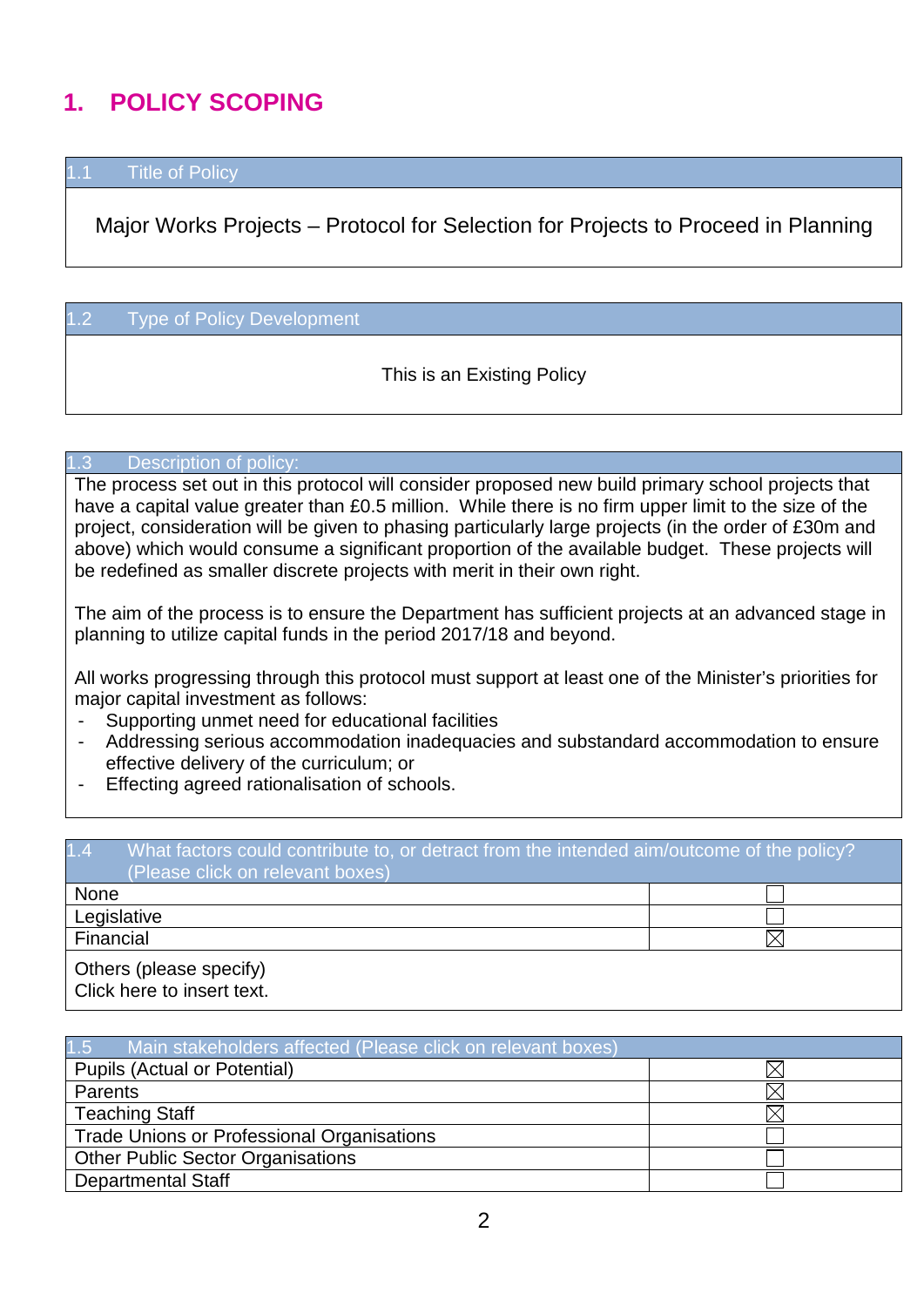### 1.6 Who is responsible for?

(a) Devising the policy Department of Education

(b) Implementing it Department of Education

(c) Explain the relationship? N/A

#### 1.7 Other policies or objectives with a bearing on this policy

- The Department's Sustainable Schools' Policy sets out guidelines for the applicability of capital funding in schools
- The Area Plans produced via the Department's Area Planning Process are an important input to the Protocol. These are produced by the Education Authority with input from the sectoral bodies such as CCMS, NICIE, CnaG etc.
- The construction work that will flow from the announcement will contribute to PfG targets related to supporting employment and economic growth.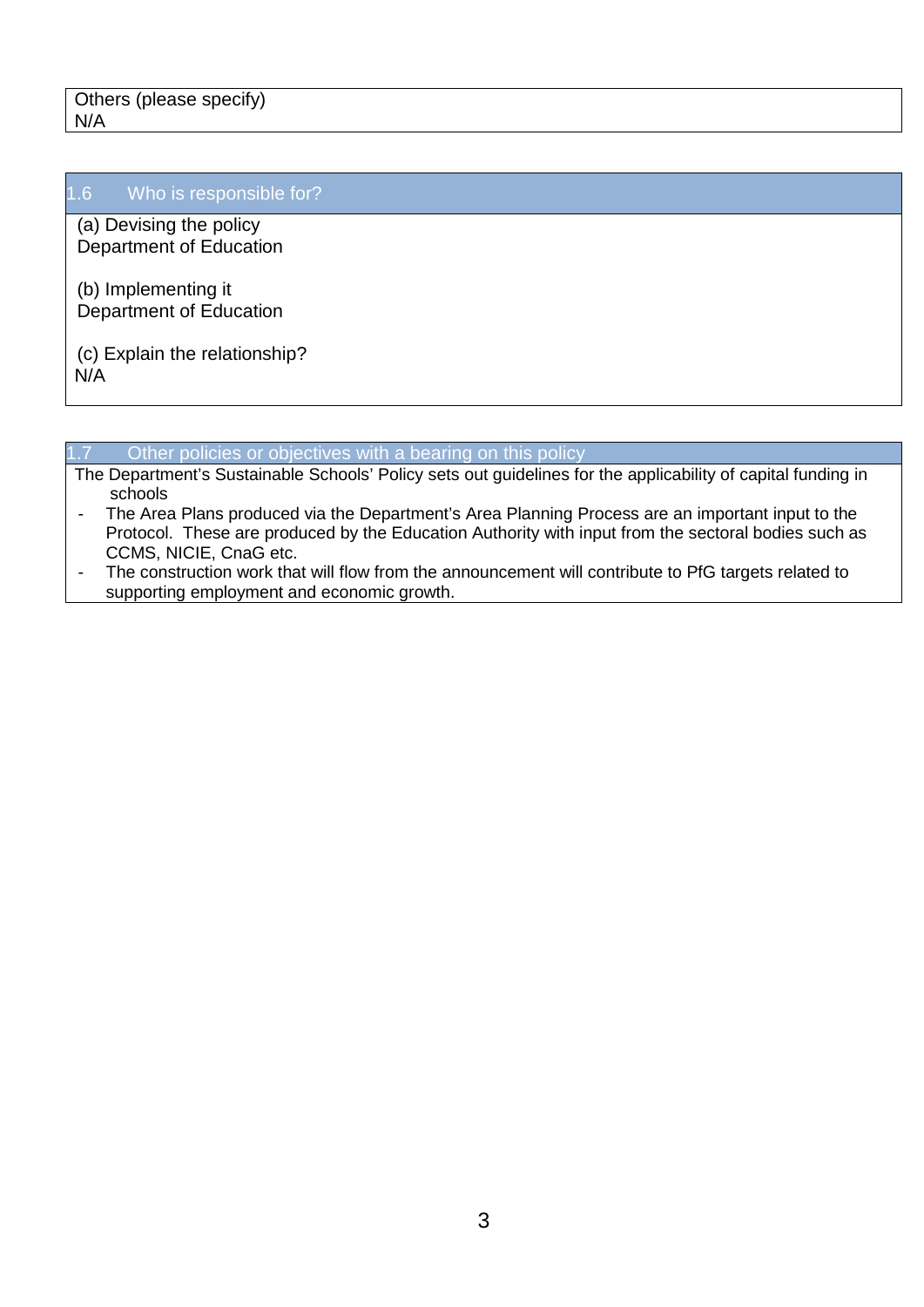# **2. EVIDENCE**

| 2.1 What evidence/information (both qualitative and quantitative) have you gathered to<br>inform this policy in respect of each of the categories? |                                                                                                                                                                                                                                                                                                                                                                                                                             |  |  |
|----------------------------------------------------------------------------------------------------------------------------------------------------|-----------------------------------------------------------------------------------------------------------------------------------------------------------------------------------------------------------------------------------------------------------------------------------------------------------------------------------------------------------------------------------------------------------------------------|--|--|
| <b>Section 75</b><br>Category                                                                                                                      | <b>Details of Evidence/Information</b>                                                                                                                                                                                                                                                                                                                                                                                      |  |  |
| <b>Religious Belief</b>                                                                                                                            | The reported religion of pupils has remained broadly consistent over time. The<br>breakdown is as follows: 172,855 (51.0%) Catholic, 118,282 (34.9%) Protestant,<br>10,988 (3.2%) Other Christian, 2,573 (0.8%) Non Christian, and 34,429 (10.2%)<br>No Religion/Not recorded. (Table 5b).<br>Source: https://www.deni.gov.uk/sites/default/files/publications/de/census-statistical-<br>bulletin-feb-2016-final.pdf        |  |  |
| <b>Political Opinion</b>                                                                                                                           | This information is not collected for education purposes but religion is taken as a<br>proxy for Political Opinion.                                                                                                                                                                                                                                                                                                         |  |  |
| <b>Racial Group</b>                                                                                                                                | In 2015/16 there were 12,932 Newcomer pupils in schools in Northern Ireland.<br><b>Source: School Census</b><br>https://www.deni.gov.uk/sites/default/files/publications/de/newcomer%20time%20serie<br>s%201516.XLSX                                                                                                                                                                                                        |  |  |
| Age                                                                                                                                                | In 2015/16 there were 1,571 schools and pre-school education centres in<br>Northern Ireland containing 339,870 pupils. Source: School Census<br>https://www.deni.gov.uk/sites/default/files/publications/de/enrolment%20time%20series<br>%201516.XLSX                                                                                                                                                                       |  |  |
| <b>Marital Status</b>                                                                                                                              | This information is not collected for education purposes.                                                                                                                                                                                                                                                                                                                                                                   |  |  |
| Sexual<br>Orientation                                                                                                                              | This information is not collected for education purposes. However the shout<br>Report stated that, "analysis of the 2001 Census indicates that between 2% and<br>10% of the population may be lesbian, gay or bisexual."<br>In the 2014 School Omnibus Survey, approximately 84% of the responding post<br>primary schools were aware of LGB pupils having attended the school. The<br>figure for primary schools was 11.4% |  |  |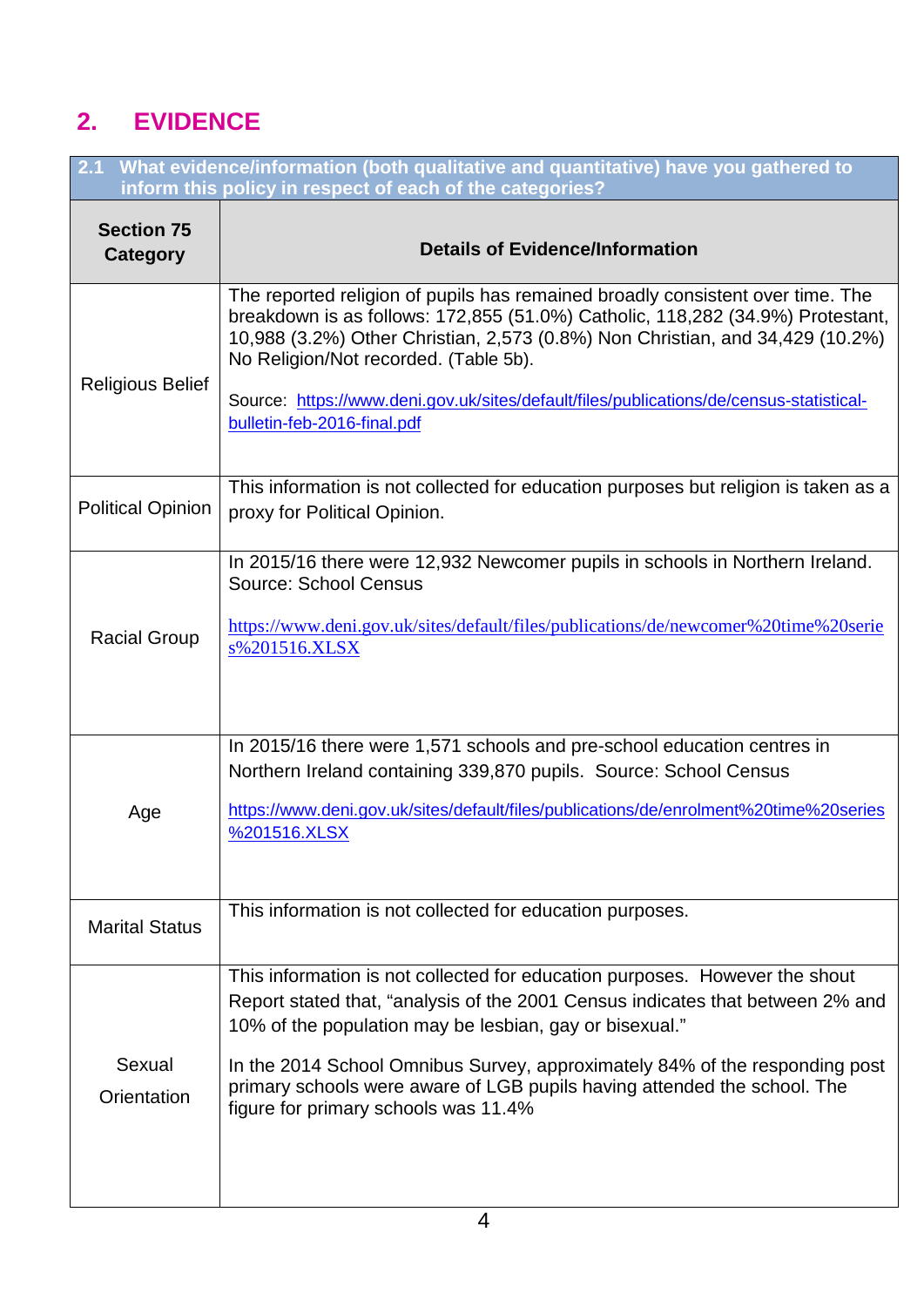|                               | School level data on gender is available from the School Census.<br>https://www.deni.gov.uk/publications/school-enrolments-school-level-data-201516                                                                                                                                                                                                                                                                                  |
|-------------------------------|--------------------------------------------------------------------------------------------------------------------------------------------------------------------------------------------------------------------------------------------------------------------------------------------------------------------------------------------------------------------------------------------------------------------------------------|
| Men And<br>Women<br>Generally | In respect of transgender men and women, a UK wide study for the Gender<br><b>Identity Research and Education Society (GIRES)</b><br>http://www.gires.org.uk/assets/Medpro-Assets/GenderVarianceUKreport.pdf<br>suggests that the prevalence rate for Northern Ireland is 8/100,000 (16 and<br>over) population or approximately .0008% of the population (16 and over,<br>1,432,501 people in 2011), i.e. approximately 115 people. |
|                               | In the 2014 Schools Omnibus Survey just under one-quarter of the post-primary<br>schools (23%) responding are aware of transgender pupils having attended the<br>school. This is compared to 1.6% of responding primary schools.                                                                                                                                                                                                     |
| <b>Disability</b>             | School level data on Special Educational Needs are available from the School<br>Census. https://www.deni.gov.uk/publications/school-enrolments-school-level-data-<br><u> 201516</u>                                                                                                                                                                                                                                                  |
| Dependants                    | The 2010 Young Life and Times Survey indicated that about one in ten of the<br>respondents provide care for someone else, usually a family member.                                                                                                                                                                                                                                                                                   |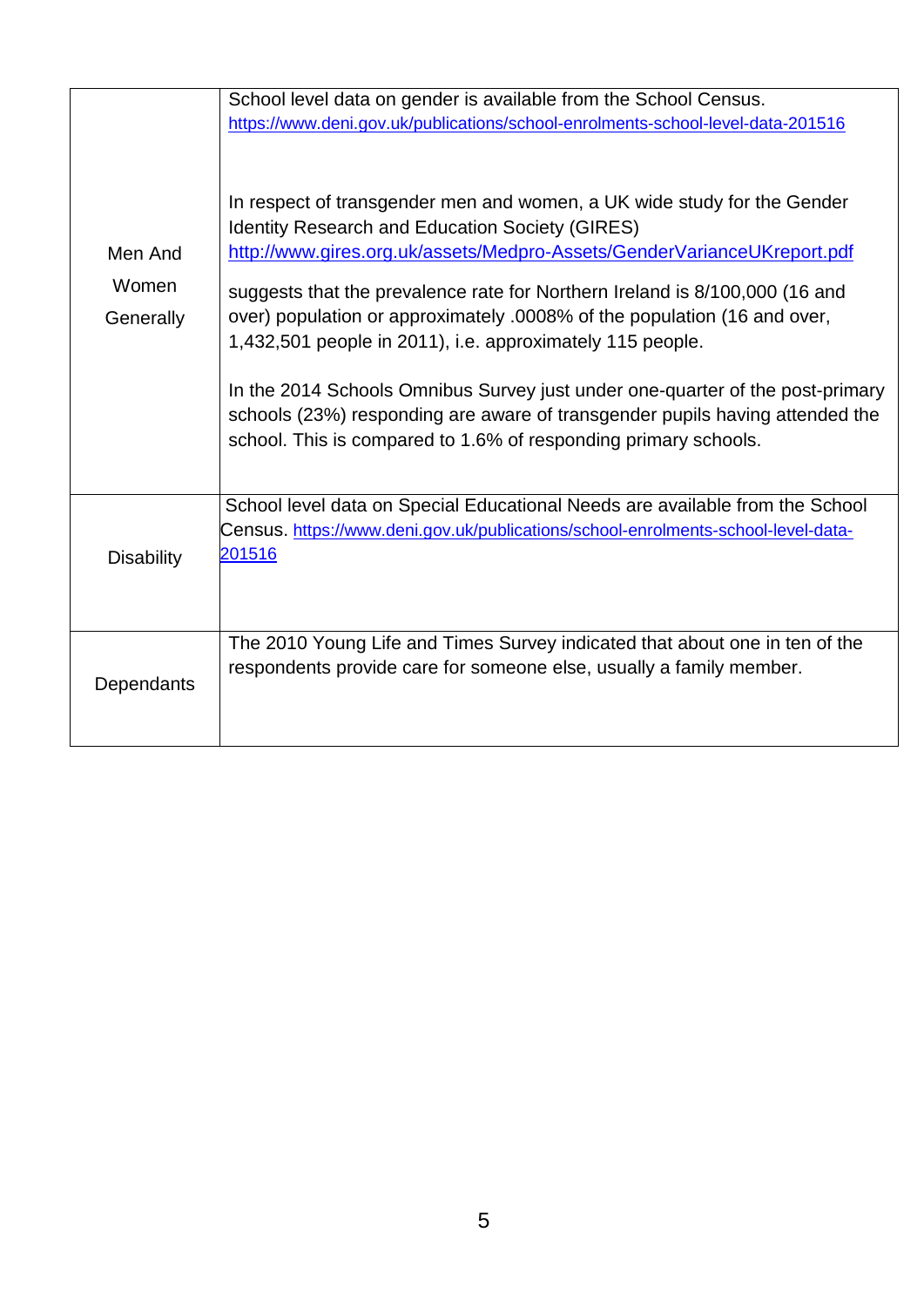| $\overline{2.2}$<br>Taking into account the evidence gathered at 2.1 what are the needs, experiences<br>and priorities of each category in relation to this particular policy? |                                                                                                                                                                                                                                                                                                                                                                                                                                                                                                         |  |  |
|--------------------------------------------------------------------------------------------------------------------------------------------------------------------------------|---------------------------------------------------------------------------------------------------------------------------------------------------------------------------------------------------------------------------------------------------------------------------------------------------------------------------------------------------------------------------------------------------------------------------------------------------------------------------------------------------------|--|--|
| <b>Section 75</b><br>category                                                                                                                                                  | <b>Needs/Experiences/Uptake/Priorities</b>                                                                                                                                                                                                                                                                                                                                                                                                                                                              |  |  |
| <b>Religious Belief</b>                                                                                                                                                        | Particular consideration will be given to schools in the Irish Medium (IM)<br>and Integrated sectors given the Department's statutory duties under<br>Article 64 of the Education Reform Order 1989 and Article 89 of the<br>Education Order 1998.                                                                                                                                                                                                                                                      |  |  |
| <b>Political Opinion</b>                                                                                                                                                       | As above                                                                                                                                                                                                                                                                                                                                                                                                                                                                                                |  |  |
| <b>Racial Group</b>                                                                                                                                                            | Assessment Criterion 3 which deals with "Social Issues" sets out that<br>additional weight should be given to schools where pupils are more greatly<br>impacted by social issues. The indicators selected to identify these schools<br>are; - the numbers of pupils identified as having special education needs<br>(SEN) and the level of free school meal (FSM) provision with the school.                                                                                                            |  |  |
| Age                                                                                                                                                                            | Assessment Criterion 3 which deals with "Social Issues" sets out that<br>additional weight should be given to schools where pupils are more greatly<br>impacted by social issues. The indicators selected to identify these schools<br>are; the numbers of pupils identified as having special education needs<br>(SEN) and the level of free school meal (FSM) provision with the school.<br>The protocol is aimed at pupils from nursery school age to Y7 and this<br>range will be treated the same. |  |  |
| <b>Marital Status</b>                                                                                                                                                          | Assessment Criterion 3 which deals with "Social Issues" sets out that<br>additional weight should be given to schools where pupils are more greatly<br>impacted by social issues. The indicators selected to identify these schools<br>are; - the numbers of pupils identified as having special education needs<br>(SEN) and the level of free school meal (FSM) provision with the school.                                                                                                            |  |  |
| Sexual<br>Orientation                                                                                                                                                          | Assessment Criterion 3 which deals with "Social Issues" sets out that<br>additional weight should be given to schools where pupils are more greatly<br>impacted by social issues. The indicators selected to identify these schools<br>are; - the numbers of pupils identified as having special education needs<br>(SEN) and the level of free school meal (FSM) provision with the school.                                                                                                            |  |  |
| Men And Women<br>Generally                                                                                                                                                     | Assessment Criterion 3 which deals with "Social Issues" sets out that<br>additional weight should be given to schools where pupils are more greatly<br>impacted by social issues. The indicators selected to identify these schools<br>are; the numbers of pupils identified as having special education needs                                                                                                                                                                                          |  |  |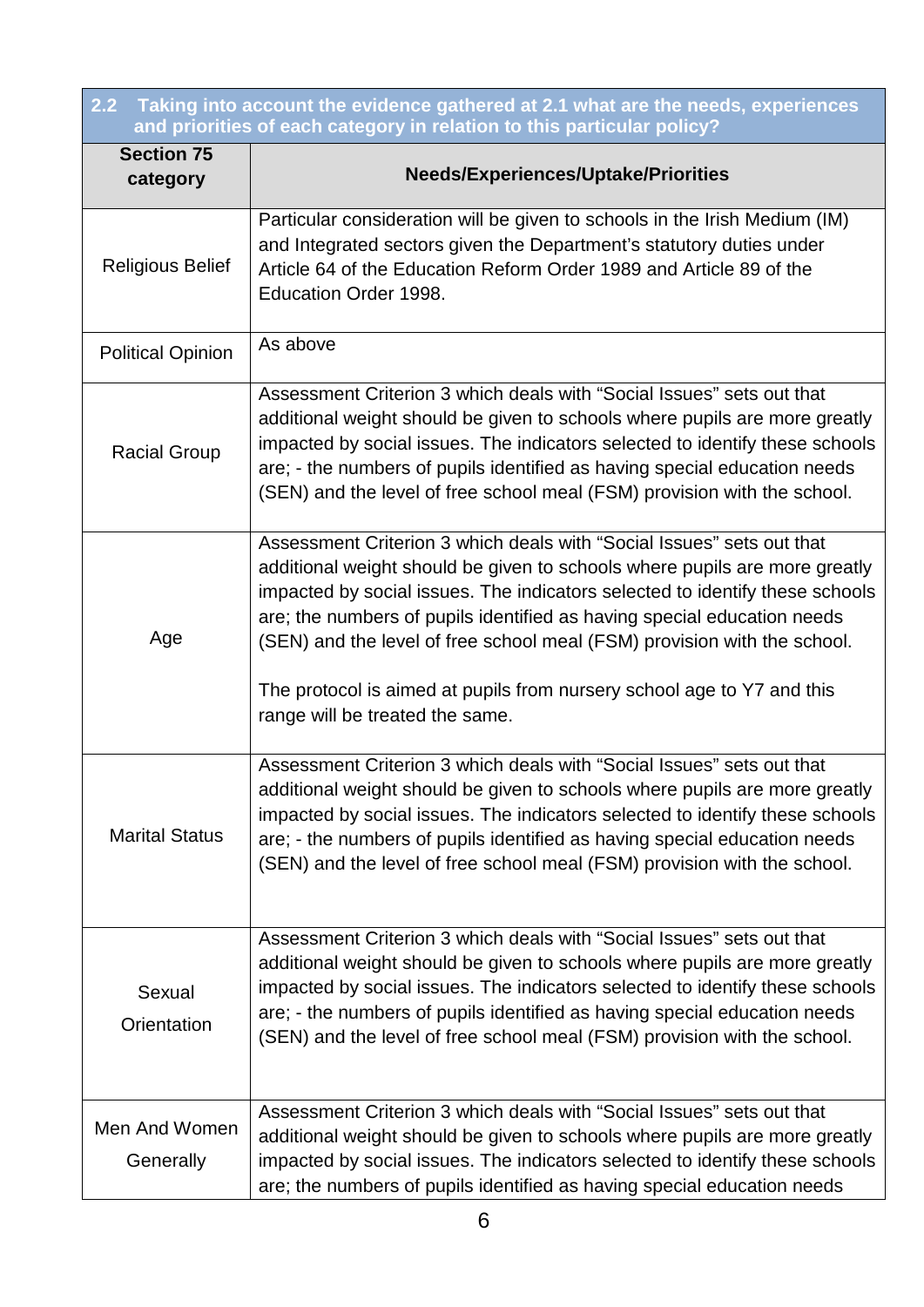|                   | (SEN) and the level of free school meal (FSM) provision with the school.                                                                                                                                                                                                                                                                                                                     |
|-------------------|----------------------------------------------------------------------------------------------------------------------------------------------------------------------------------------------------------------------------------------------------------------------------------------------------------------------------------------------------------------------------------------------|
| <b>Disability</b> | Assessment Criterion 3 which deals with "Social Issues" sets out that<br>additional weight should be given to schools where pupils are more greatly<br>impacted by social issues. The indicators selected to identify these schools<br>are; - the numbers of pupils identified as having special education needs<br>(SEN) and the level of free school meal (FSM) provision with the school. |
| Dependants        | Assessment Criterion 3 which deals with "Social Issues" sets out that<br>additional weight should be given to schools where pupils are more greatly<br>impacted by social issues. The indicators selected to identify these schools<br>are; - the numbers of pupils identified as having special education needs<br>(SEN) and the level of free school meal (FSM) provision with the school. |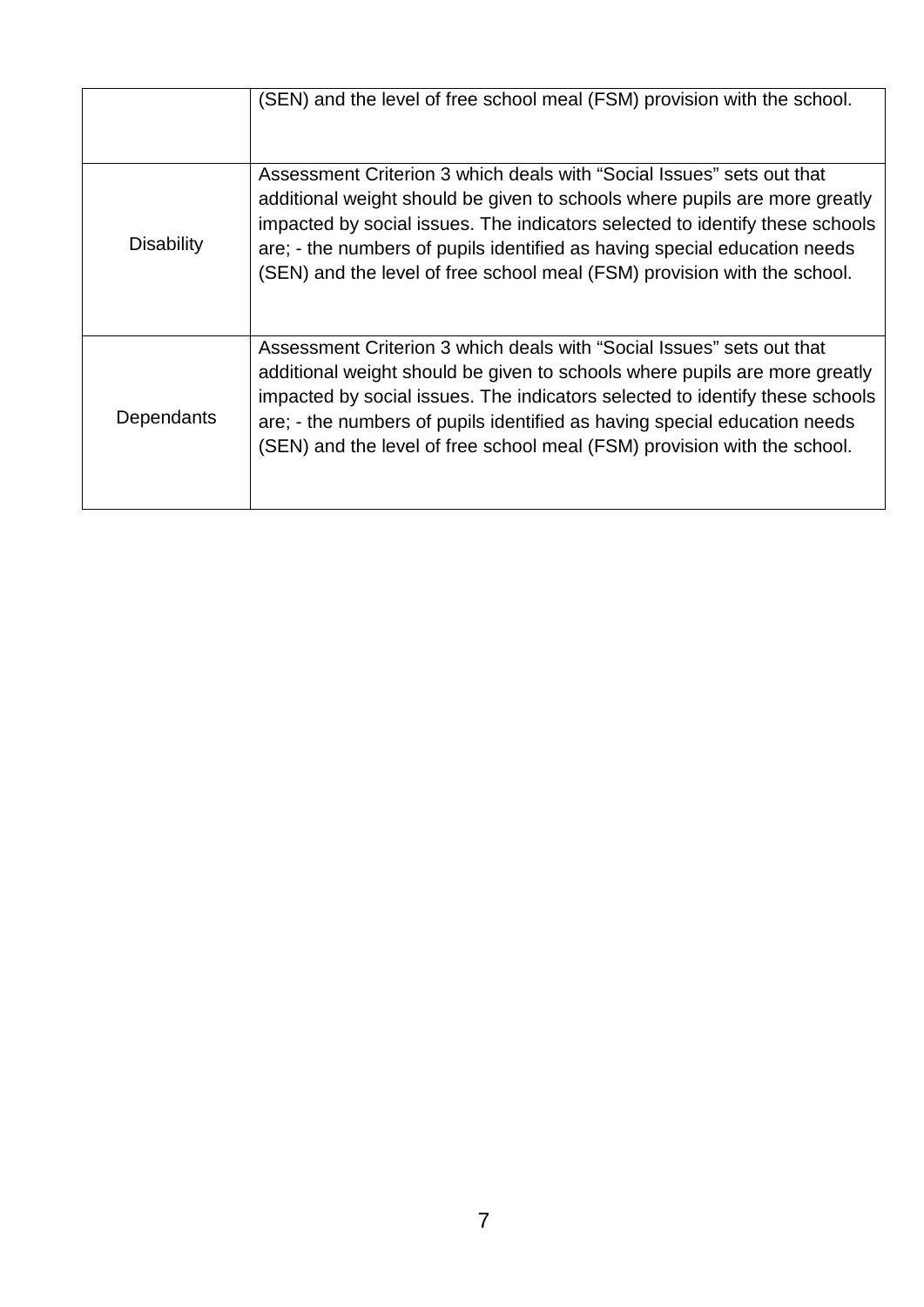## **3. SCREENING QUESTIONS:**

| 3.1<br>What is the likely impact of this policy on equality of opportunity<br>for each of the Section 75 equality categories? |                            |                                                                                                                                                                                                                                                                                   |  |
|-------------------------------------------------------------------------------------------------------------------------------|----------------------------|-----------------------------------------------------------------------------------------------------------------------------------------------------------------------------------------------------------------------------------------------------------------------------------|--|
| <b>Section 75</b><br>category                                                                                                 | <b>Level of</b><br>Impact? | <b>Details of policy impact</b>                                                                                                                                                                                                                                                   |  |
| Religious<br>belief                                                                                                           | <b>NONE</b>                | N/A                                                                                                                                                                                                                                                                               |  |
| Political<br>opinion                                                                                                          | <b>NONE</b>                | N/A                                                                                                                                                                                                                                                                               |  |
| Racial group                                                                                                                  | <b>NONE</b>                | N/A                                                                                                                                                                                                                                                                               |  |
| Age                                                                                                                           | <b>NONE</b>                | N/A                                                                                                                                                                                                                                                                               |  |
| <b>Marital status</b>                                                                                                         | <b>NONE</b>                | N/A                                                                                                                                                                                                                                                                               |  |
| Sexual<br>Orientation                                                                                                         | <b>NONE</b>                | N/A                                                                                                                                                                                                                                                                               |  |
| Men and<br>Women<br>generally                                                                                                 | <b>NONE</b>                | N/A                                                                                                                                                                                                                                                                               |  |
| <b>Disability</b>                                                                                                             | <b>NONE</b>                | Any new design for a primary school will take account of any<br>DDA legislation. The protocol has a criterion which allows<br>the school to have a score against SEN pupils although<br>relatively low weighting is given to this criterion (15 points out<br>of a total of 130). |  |
| Dependants                                                                                                                    | <b>NONE</b>                | N/A                                                                                                                                                                                                                                                                               |  |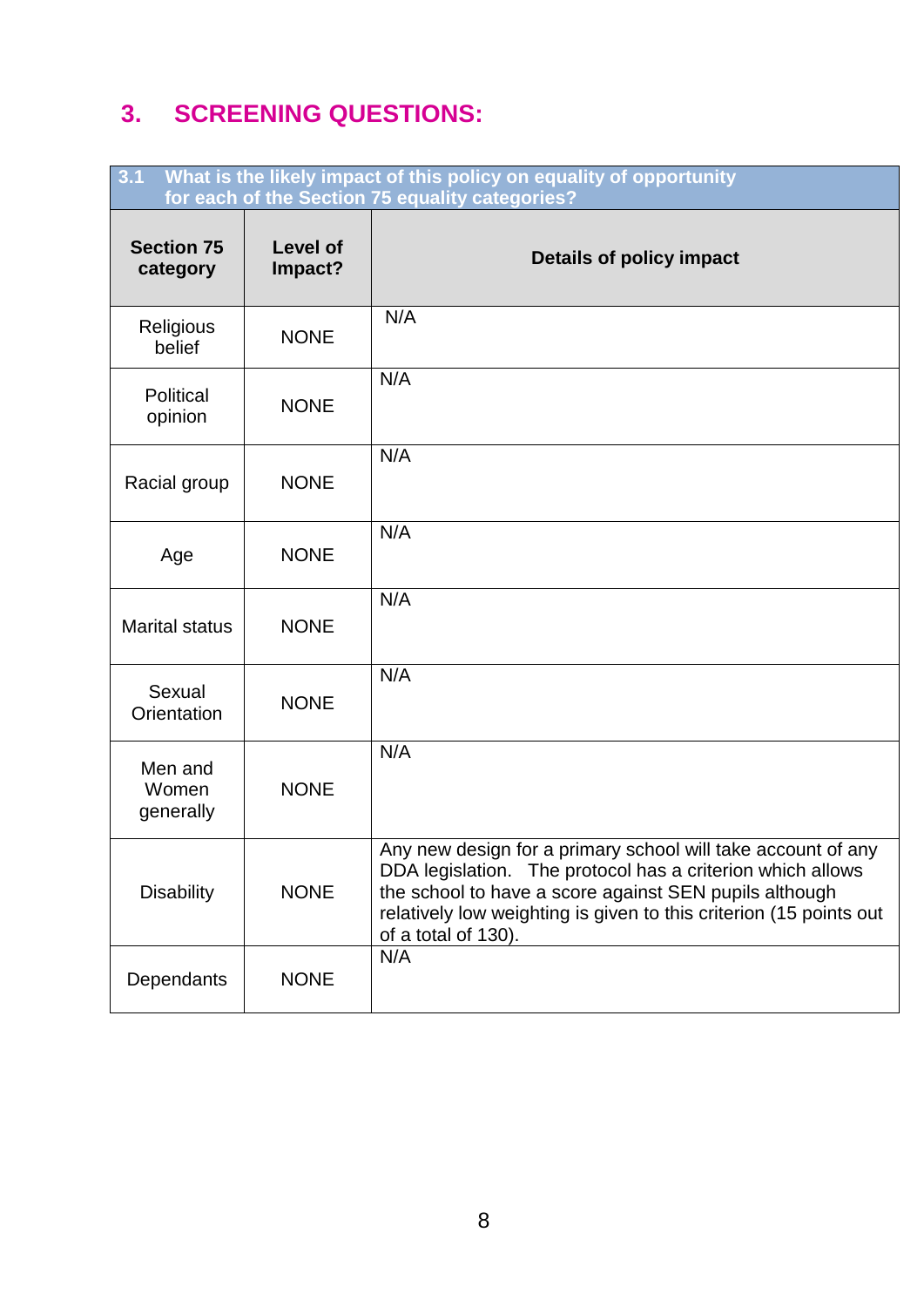### **3.2 Are there opportunities to better promote equality of opportunity for people within the Section 75 equality categories?**

| <b>Section 75</b><br>category | <b>YES/NO</b> | <b>Provide Details</b> |
|-------------------------------|---------------|------------------------|
| Religious<br>belief           | <b>NO</b>     | N/A                    |
| Political<br>opinion          | <b>NO</b>     | N/A                    |
| Racial group                  | <b>NO</b>     | N/A                    |
| Age                           | <b>NO</b>     | N/A                    |
| <b>Marital status</b>         | <b>NO</b>     | N/A                    |
| Sexual<br>Orientation         | <b>NO</b>     | N/A                    |
| Men and<br>Women<br>generally | <b>NO</b>     | N/A                    |
| <b>Disability</b>             | <b>NO</b>     | N/A                    |
| Dependants                    | <b>NO</b>     | N/A                    |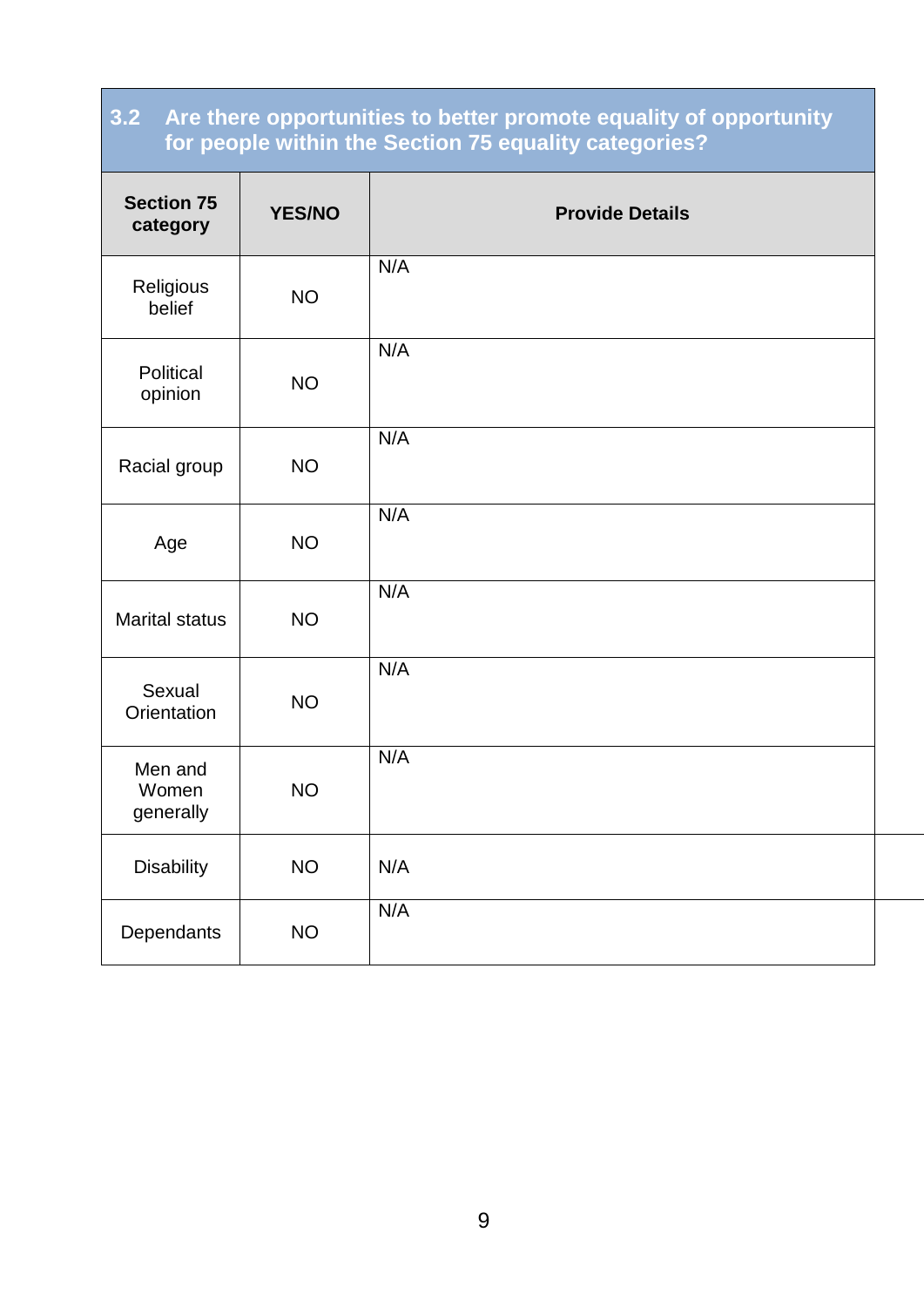| 3.3 To what extent is the policy likely to impact on good relations between:<br>people of different religious belief, political opinion or racial group? |               |                          |  |
|----------------------------------------------------------------------------------------------------------------------------------------------------------|---------------|--------------------------|--|
| Good<br>relations<br>category                                                                                                                            | <b>Impact</b> | Details of policy impact |  |
| Religious<br>belief                                                                                                                                      | <b>NONE</b>   | N/A                      |  |
| Political<br>opinion                                                                                                                                     | <b>NONE</b>   | N/A                      |  |
| Racial<br>group                                                                                                                                          | <b>NONE</b>   | N/A                      |  |

| 3.4<br>Are there opportunities to better promote good relations between<br>people of different religious belief, political opinion or racial group? |           |                        |  |
|-----------------------------------------------------------------------------------------------------------------------------------------------------|-----------|------------------------|--|
| Good<br>relations<br>category                                                                                                                       | YES/NO*   | <b>Provide Details</b> |  |
| Religious<br>belief                                                                                                                                 | <b>NO</b> | N/A                    |  |
| Political<br>opinion                                                                                                                                | <b>NO</b> | N/A                    |  |
| Racial<br>group                                                                                                                                     | <b>NO</b> | N/A                    |  |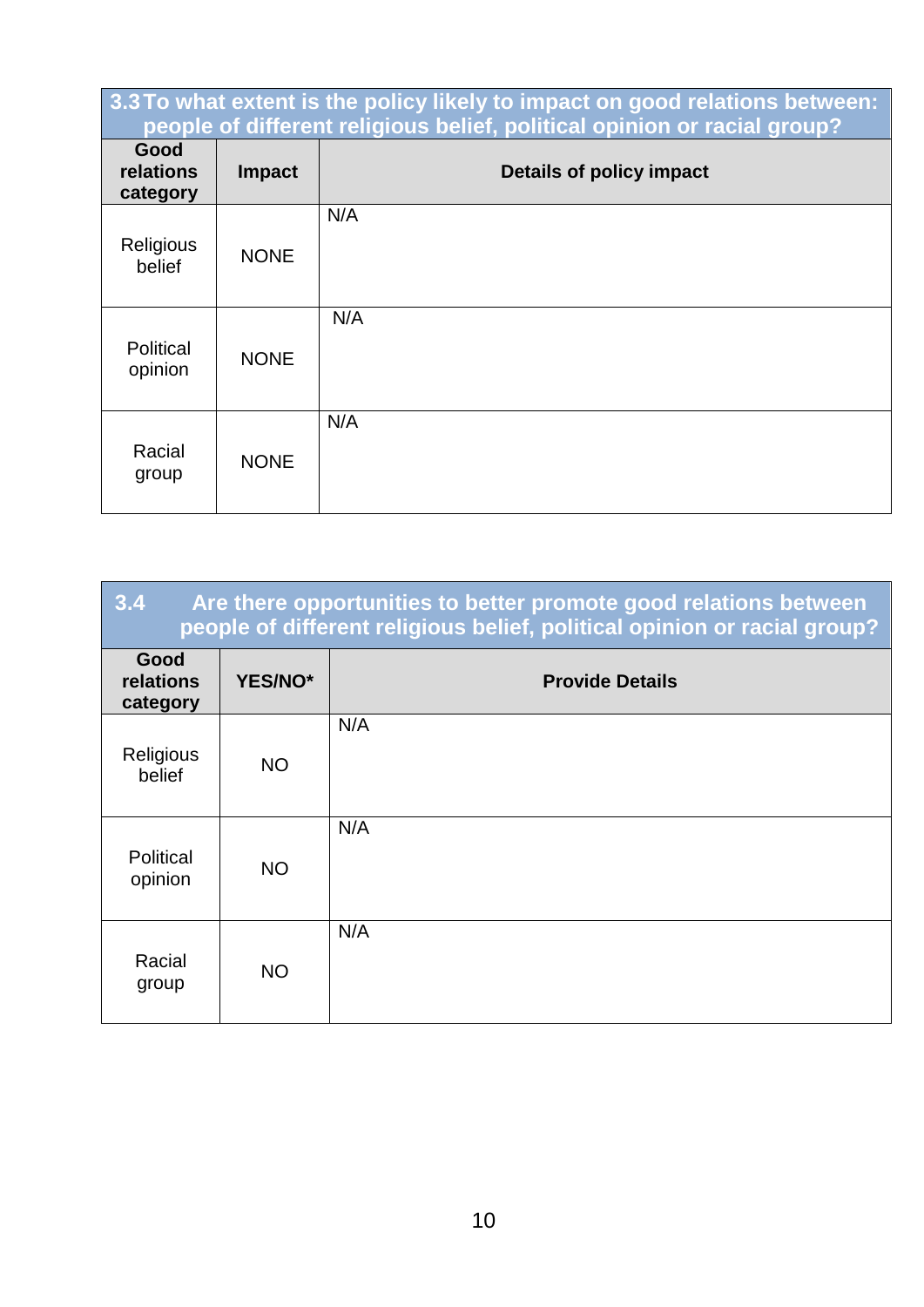### **3.5 Additional considerations - Multiple identities**

Please provide details of data on the impact of the policy on people with multiple identities and specify relevant Section 75 categories concerned.

Additional weight has been given to schools where pupils are more greatly impacted by social issues. This will involve all Section 75 groups.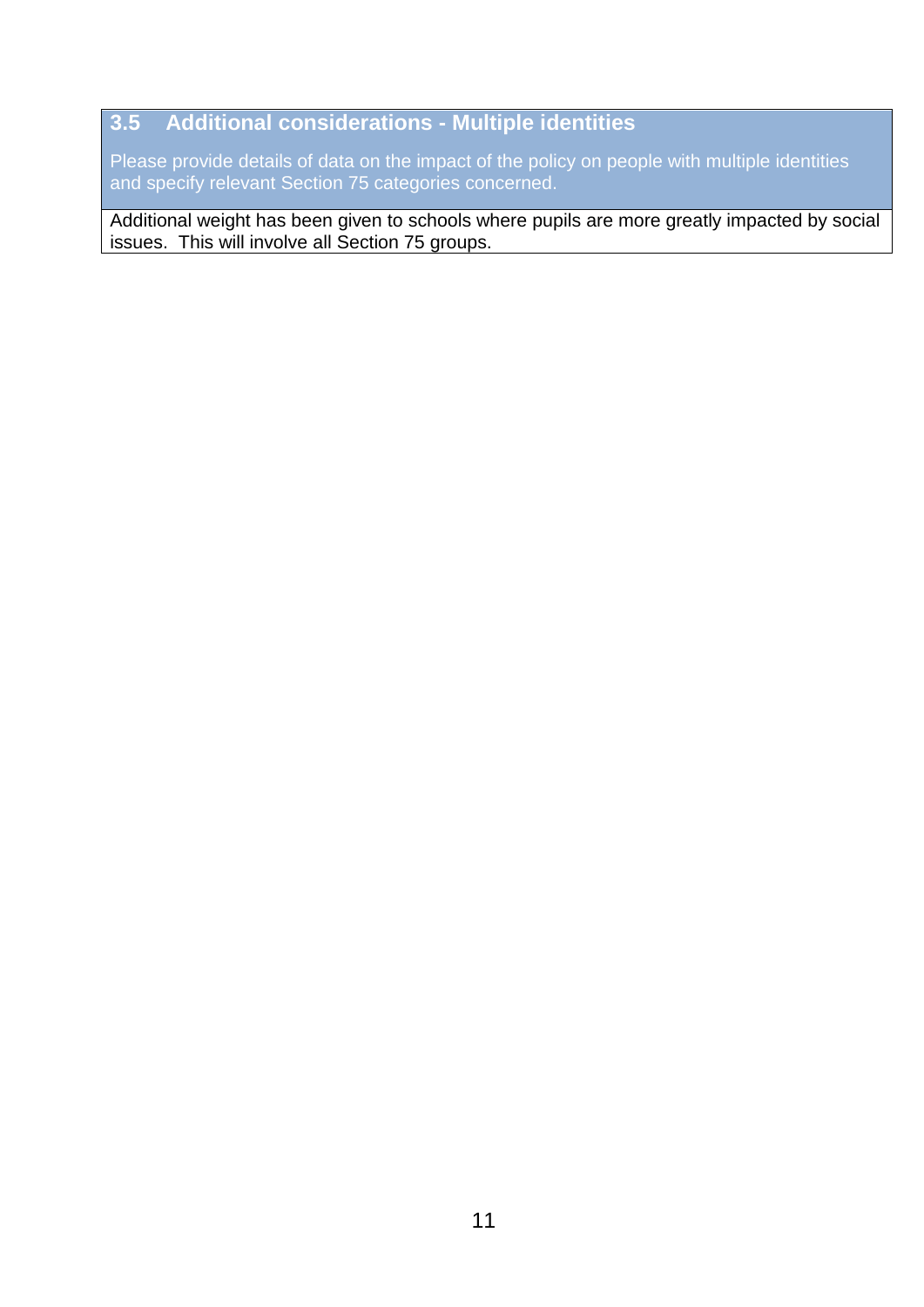# **4. SCREENING DECISION**

Not to conduct an equality impact assessment because no equality issues have been identified.

### **Details which support the screening decision**

Reasons stated in previous sections.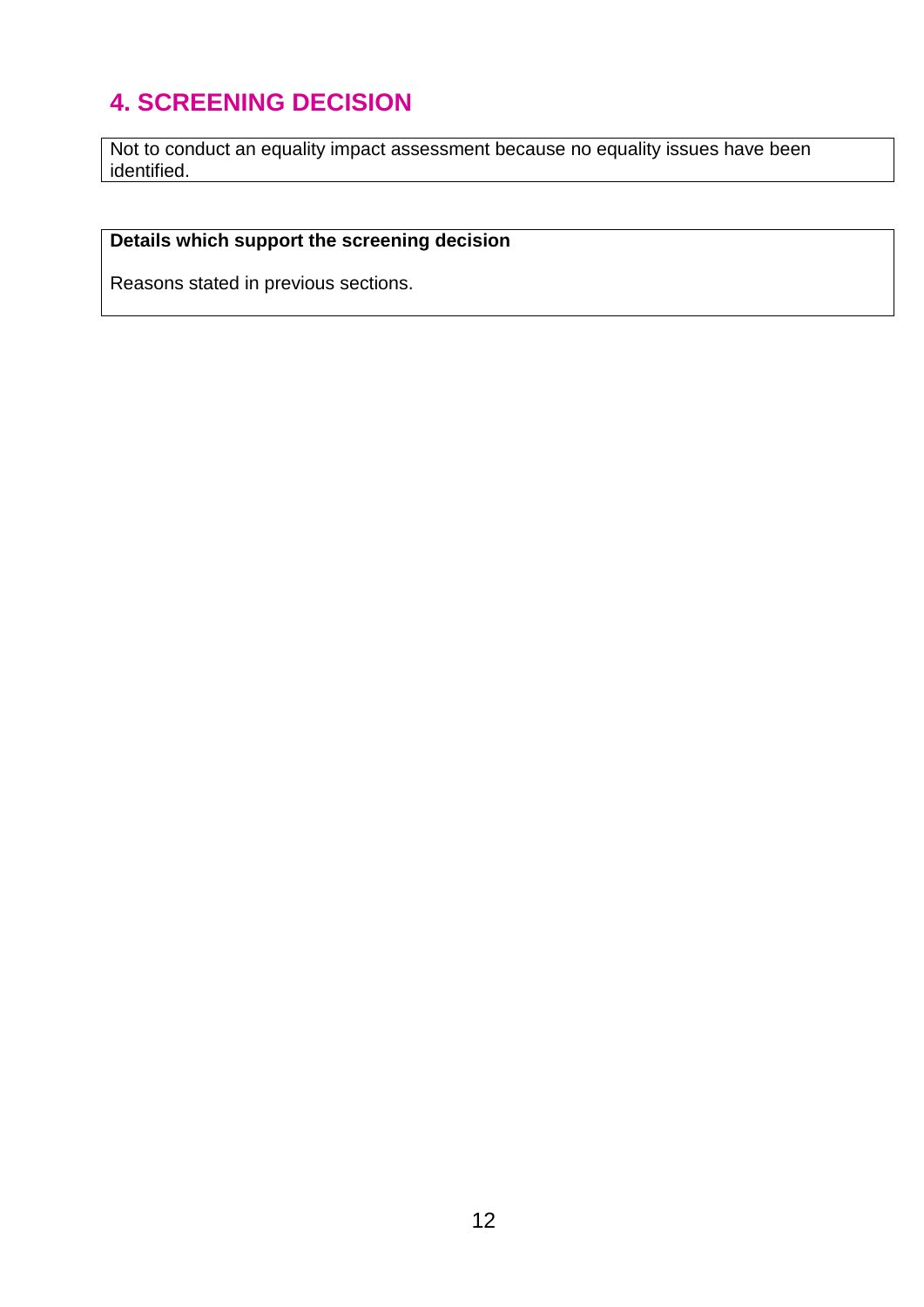### **5. TIMETABLING AND PRIORITISING**

### **5.1 NOT APPLICABLE AS POLICY SCREENED OUT**

| <b>Criterion</b>                                     | <b>Priority Rating</b> |
|------------------------------------------------------|------------------------|
| Effect on equality of opportunity and good relations | Choose score.          |
| Social need                                          | Choose score           |
| Effect on people's daily lives                       | Choose score           |
| Relevance to a public authority's functions          | Choose score           |
| Total                                                | <b>Choose Total</b>    |

### **5.2 If the policy is affected by timetables established by other relevant Public Authorities please provide details**

**N/A**

**Note:** Details of the Department's Equality Impact Assessment Timetable will be included in a Quarterly Screening Report.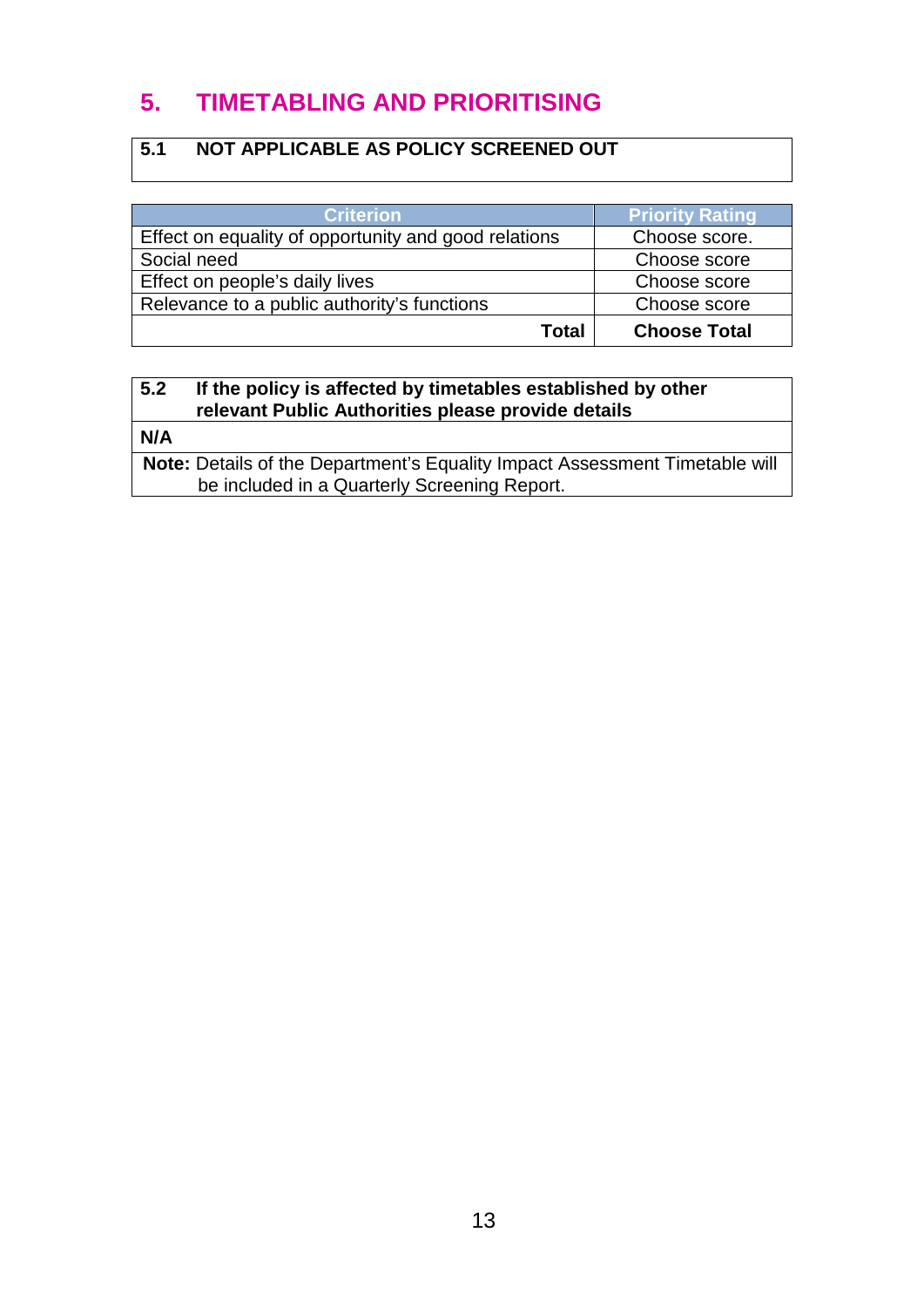### **6. MITIGATION**

If you conclude that the likely impact is **'minor'** and an equality impact assessment is not to be conducted, you should consider: mitigation to lessen the severity of any equality impact, or the introduction of an alternative policy to better promote equality of opportunity or good relations.

**Why and how will the policy/decision be amended or changed or an alternative policy introduced to better promote equality of opportunity and/or good relations?**  N/A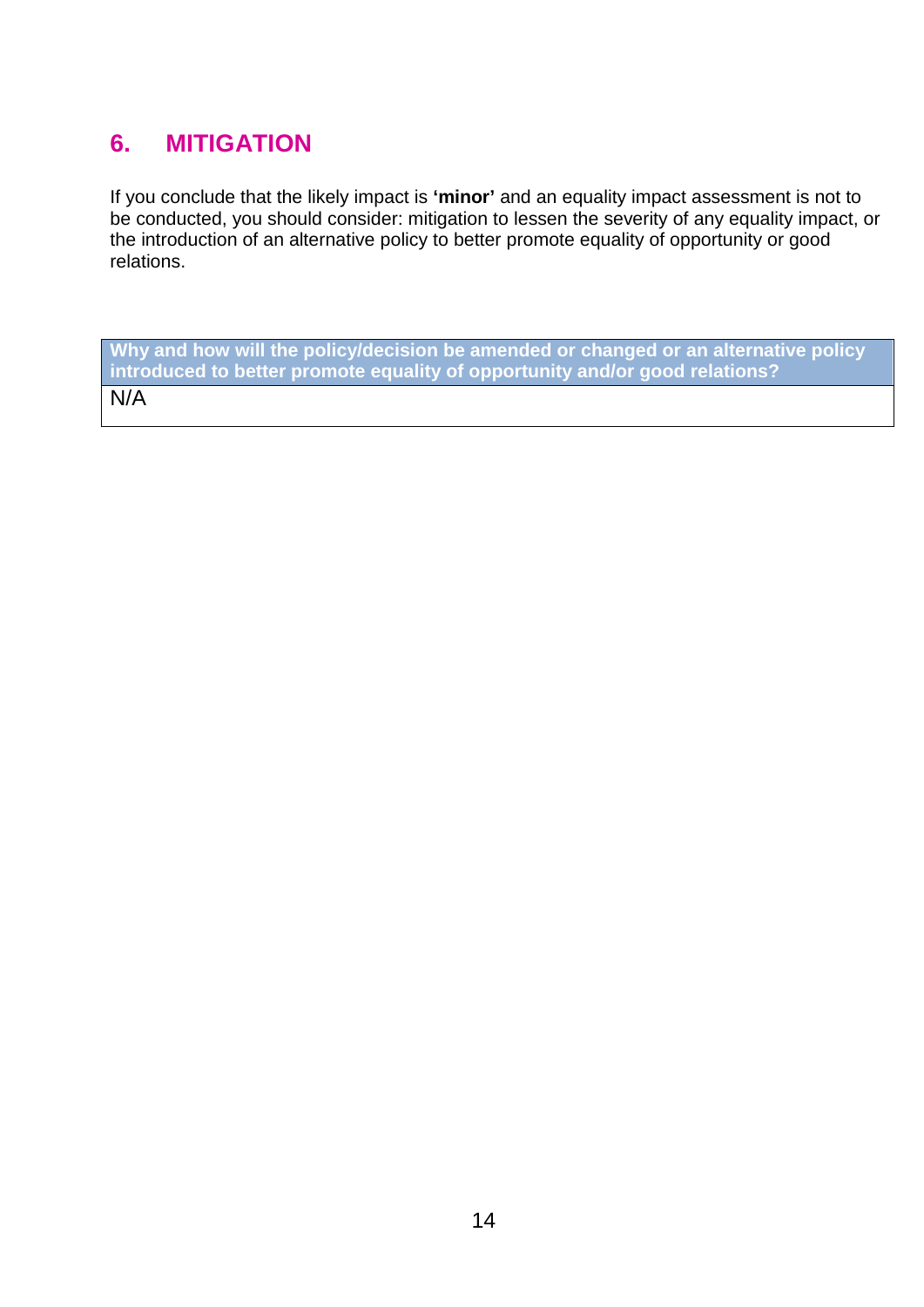### **7. MONITORING**

Effective monitoring will help identify any future adverse impact arising from the policy, as well as help with future planning and policy development.

**Please detail what data you will collect in the future in order to monitor the effect of the policy on any of Section 75 equality categories**

 $N/A$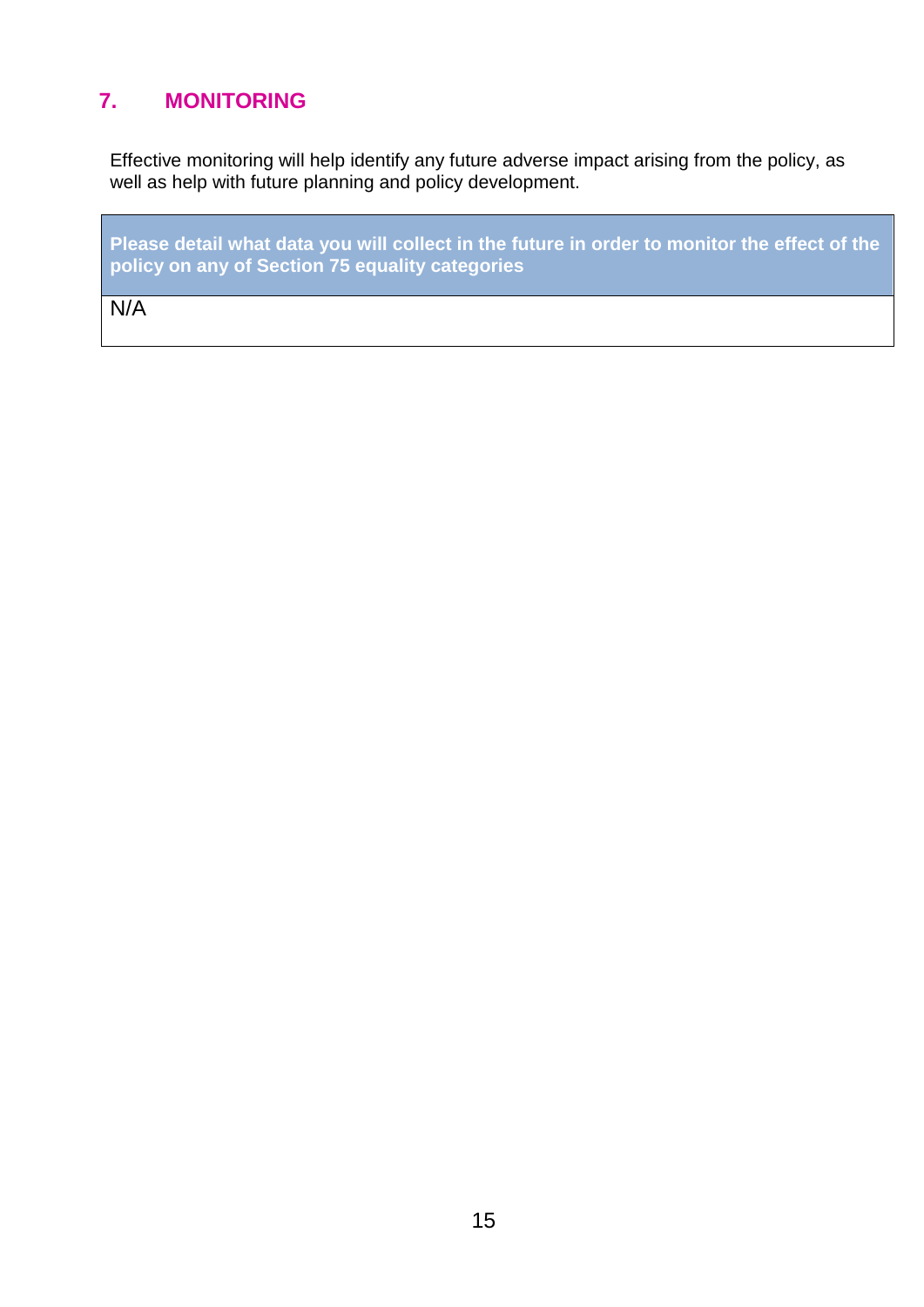# **8. DISABILITY DISCRIMINATION**

| 8.1 | Please state if the policy/decision in any way discourages persons with<br>disabilities from participating in public life or fails to promote positive<br>attitudes towards persons with disabilities.                                      |
|-----|---------------------------------------------------------------------------------------------------------------------------------------------------------------------------------------------------------------------------------------------|
| N/A |                                                                                                                                                                                                                                             |
| 8.2 | Please state if there is an opportunity to better promote positive attitudes<br>towards persons with disabilities or encourage participation in public life by<br>making changes to the policy/decision or introducing additional measures. |
| N/A |                                                                                                                                                                                                                                             |
| 8.3 | Please detail what data you will collect in the future in order to monitor the<br>effect of the policy with reference to the disability duties.                                                                                             |
| N/A |                                                                                                                                                                                                                                             |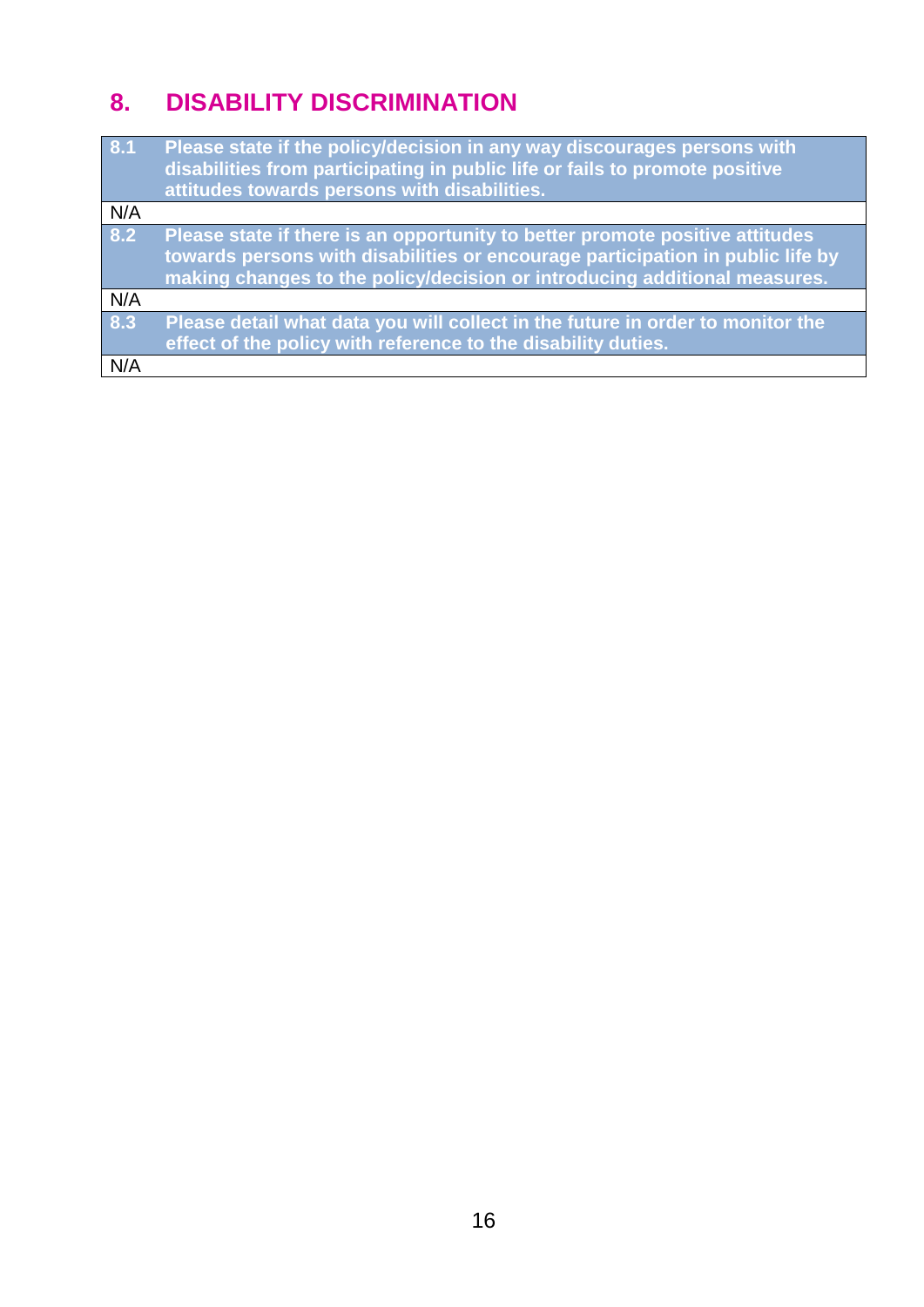### **9 CONSIDERATION OF HUMAN RIGHTS ISSUES**

| 9.1<br>How does the policy/decision affect anyone's Human Rights?                                               |                       |  |
|-----------------------------------------------------------------------------------------------------------------|-----------------------|--|
| The Human Rights Act (1998)                                                                                     | <b>Neutral Impact</b> |  |
| The United Nations Convention on the Rights of the Child (UNCRC)                                                | <b>Neutral Impact</b> |  |
| <b>The United Nations Convention on the Rights of Persons with Disabilities</b><br>(UNCRPD)                     | <b>Neutral Impact</b> |  |
| The United Nations Convention on the Elimination of All Forms of<br><b>Discrimination Against Women (CEDAW)</b> | <b>Neutral Impact</b> |  |
| Other, (please state here)                                                                                      | None                  |  |

**9.2 If you have identified a negative impact who is affected and how?**

38T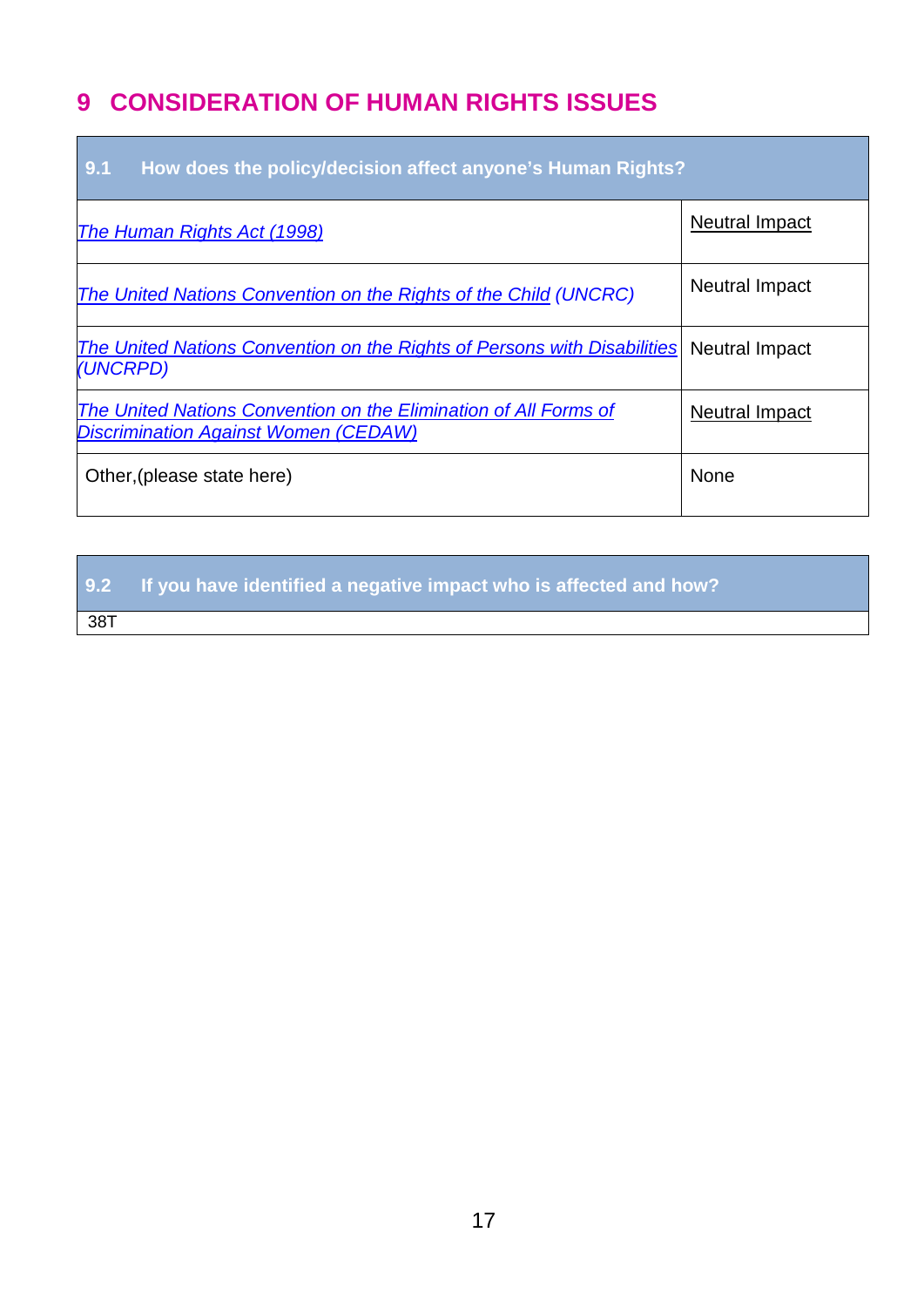**9.3 Outline any actions which could be taken to promote or raise awareness of human rights or to ensure compliance with the legislation in relation to the policy/decision.**

**N/A**

### **10 CONSIDERATION OF RURAL IMPACTS**

*Guidance on Rural Impact Assessment can be found in: [Thinking Rural: The Essential Guide to Rural Proofing](http://www.dardni.gov.uk/guide-to-rural-proofing.pdf)*

| 10.1 Is there potentially a direct, or indirect, impact on rural<br>areas? | <b>NO</b> |
|----------------------------------------------------------------------------|-----------|
|                                                                            |           |

**10.2 If YES please attach a DARD Rural Issues Statement Pro-forma** 

**(The Pro-forma can be found in TRIM Document DE1/14/117152)**